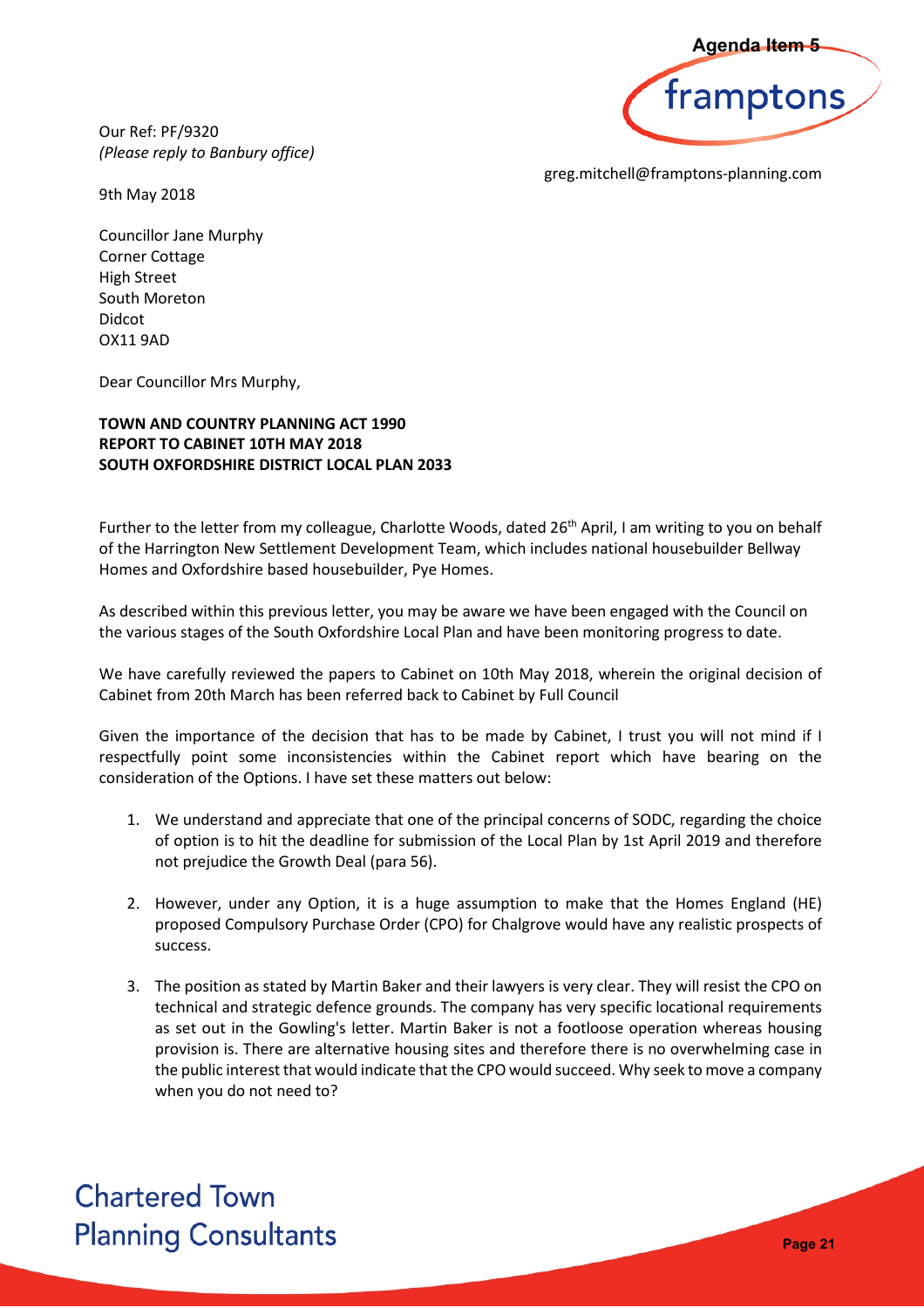

- 4. Retention of Chalgrove under Options 2 or 3, is therefore a very high risk option and is unsound. Even under Option 3 the Council runs the risk of an Inspector making this finding prior to the start of an Examination requiring a further Regulation 19 Consultation, resulting in the 1st April 2019 deadline being missed.
- 5. As regards Option 2, the advice in Paragraph 62 of the Cabinet report is incorrect, because:
	- a. Option 2 would not require two further rounds of public consultation;
- b. Paragraph 89 of the Cabinet report correctly describes the process whereby, "*if the additional or replacement site was one which has already been consulted up on, and it was being recommended, then the requirement would be for the plan to be updated, to go back through the democratic process (Cabinet, Scrutiny and Council) and then to go*  for a second Reg. 19 consultation" i.e. **one** further round of consultation in addition to the Reg.19 consultation carried out in October 2017. **Agenda Item 5**<br> **Example 11 Transform**<br> **Parameters**<br> **Parameters**<br> **Parameters**<br> **Parameters**<br> **Parameters**<br> **Parameters**<br> **Parameters**<br> **Parameters**<br> **Parameters**<br> **Parameters**<br> **Parameters**<br> **Parameters**<br> **Parameters**<br>
	- c. The timetable for Option 2 shown in paragraph 63 of the Cabinet report is therefore inaccurate if the additional or replacement site has already been subject to consultation.
	- d. As indicated in paragraphs 78-85, Harrington has already been consulted up on at three stages of plan preparation.
	- e. Therefore, replacing Chalgrove with Harrington would not delay the plan. The 1st April 2019 deadline would be met.
- 6. Chalgrove is a false premise in terms of a deliverable strategy. To retain Chalgrove in the Local Plan would not be sound and would result in a major threat to the Growth Deal.
- 7. Any risk in adopting Option 2, whereby Chalgrove is replaced by Harrington, pales into insignificance compared with Option 3, especially as Harrington has already been subject to consultation and would only require a further Reg.19 consultation as per the advice in paragraph 89 of the Cabinet Report.
- 8. We would request therefore that the Cabinet should choose Option 2 and replace Chalgrove with Harrington.
- 9. Harrington provides a better new settlement option for the current Local Plan period and for the longer term in the context of the Oxford Cambridge Arc.
- 10. Harrington new settlement could be expanded in the longer term. The Harrington new settlement avoids the legal difficulties, uncertainty and potential bad press of prejudicing the Growth Deal. As a long term option beyond the current plan period, Harrington new settlement avoids having to review the situation again when a 'sticking-plaster' option of green belt release is considered.

If you have any questions or need clarification in respect of the above, please contact me. We are currently in the process of liaising with your office with regards to a meeting but would be happy to discuss further with you in the interim.